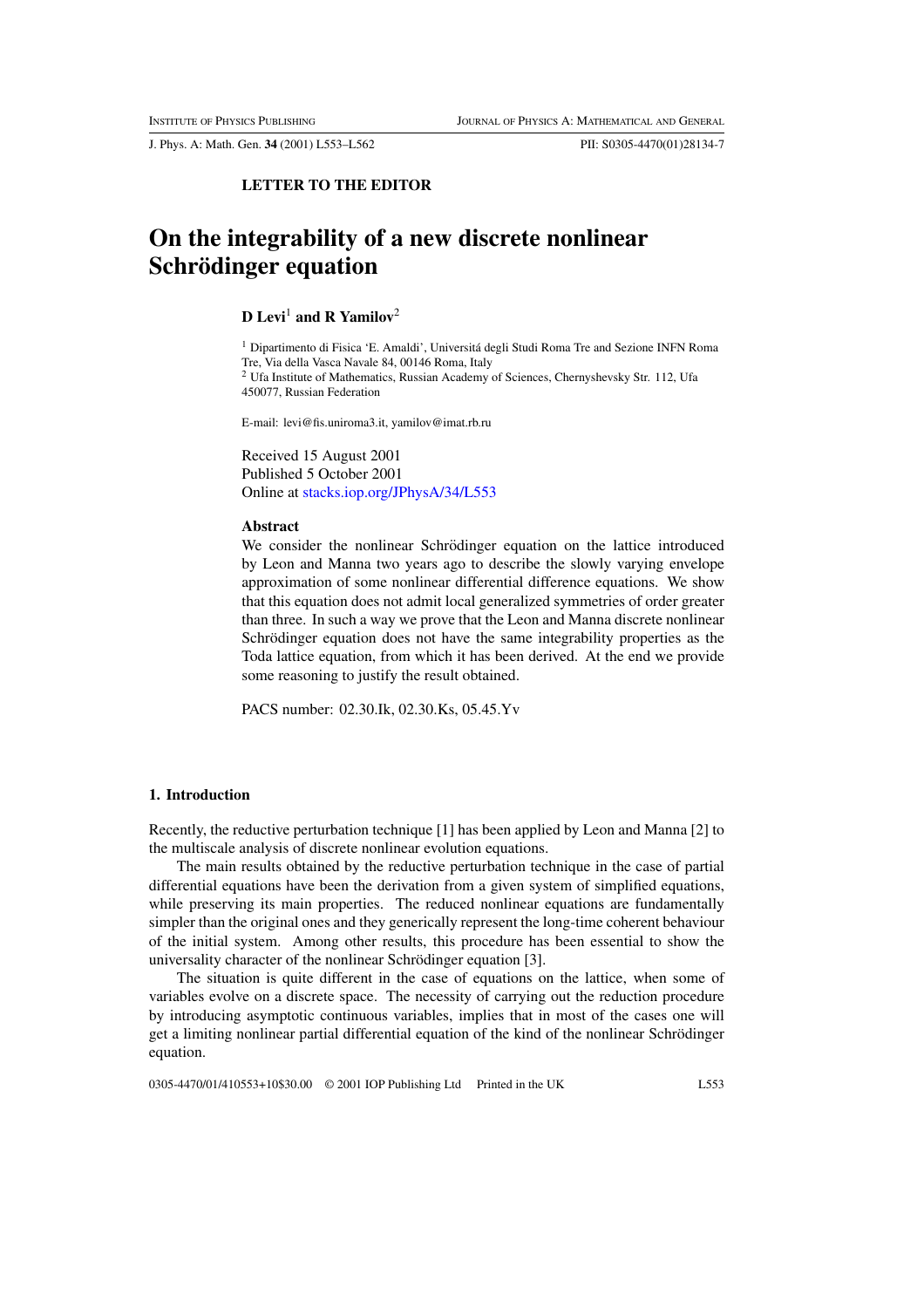Leon and Manna propose in [2] a set of tools for the multiscale analysis of discrete models which allow one to obtain, under appropriate boundary conditions, a reduced discrete nonlinear equation. These tools rely mainly on the definition of a rescaled large grid and the requirement of a corresponding rescaling of the difference operator. In this way, through the reductive perturbation analysis of the Toda lattice equation

$$
\frac{d^2 x_m}{dt^2} = e^{x_{m+1} - x_m} - e^{x_m - x_{m-1}}
$$
 (1)

they obtain the following discrete nonlinear Schrödinger equation:

$$
\alpha \psi_{n,tt} = i\beta(\psi_{n+1} - \psi_{n-1}) + 2|\psi_n|^2 \psi_n
$$
 (2)

with  $\alpha$  and  $\beta$  nonzero constant real coefficients. The function  $\psi_n(t)$  is the lowest-order term in the Fourier expansion of the amplitude of the function  $x_m(\tau)$  written in terms of the slowly varying variables  $t$  and  $n$ .

As  $\psi_n(t)$  is a complex function, equation (2) can be written as a system in terms of  $u_n = \psi_n, v_n = \bar{\psi}_n$ :

$$
u_{n,tt} = i\frac{\beta}{\alpha}(u_{n+1} - u_{n-1}) + \frac{2}{\alpha}u_n^2v_n
$$
  

$$
v_{n,tt} = -i\frac{\beta}{\alpha}(v_{n+1} - v_{n-1}) + \frac{2}{\alpha}v_n^2u_n
$$

where  $\bar{\psi}_n$  is the complex conjugate of the function  $\psi_n$ .

From the viewpoint of the problem of the existence of generalized symmetries, the time t can be considered to be complex and thus, for any  $\alpha$  and  $\beta$  different from zero, rescaling  $u_n$ ,  $v_n$  and t by complex numbers, we can pass to an equivalent and simpler equation:

$$
u_{n,tt} = u_{n+1} - u_{n-1} + u_n^2 v_n
$$
  
\n
$$
v_{n,tt} = -(v_{n+1} - v_{n-1}) + v_n^2 u_n.
$$
\n(3)

This system will be the object of our investigation.

In the following, we are going to show that equation (3) cannot have local generalized symmetries of a high enough order at difference fromall well known integrable lattice equations like the Toda, Volterra or discrete nonlinear Schrödinger lattice equations (see e.g.  $[4]$  and the review article [5]).

Let us consider the class of equations

$$
u_{n,tt} = u_{n+1} + \varphi(u_n, v_n) + \hat{\varphi}(u_{n-1}, v_{n-1})
$$
  
\n
$$
v_{n,tt} = -v_{n+1} + \psi(u_n, v_n) + \hat{\psi}(u_{n-1}, v_{n-1})
$$
\n(4)

depending on four arbitrary functions of two variables which, to contain equation (3), must satisfy the following requirements:

$$
\frac{\partial \varphi}{\partial u_n} \neq \text{const} \qquad \frac{\partial \varphi}{\partial v_n} \neq \text{const}
$$
 (5)

$$
\frac{\partial \psi}{\partial u_n} \neq \text{const} \qquad \frac{\partial \psi}{\partial v_n} \neq \text{const.} \tag{6}
$$

The results which will be presented in section 3 are valid for all equations of the class (4) and, moreover, only require that condition  $(5)$  is satisfied.

Section 2 is devoted to the formulation of the problem while in section 3 a theorem showing that equation (2) has no sufficiently high-order symmetries is presented and proven. In section 4, we analyse the procedure introduced in [2] and make some concluding remarks.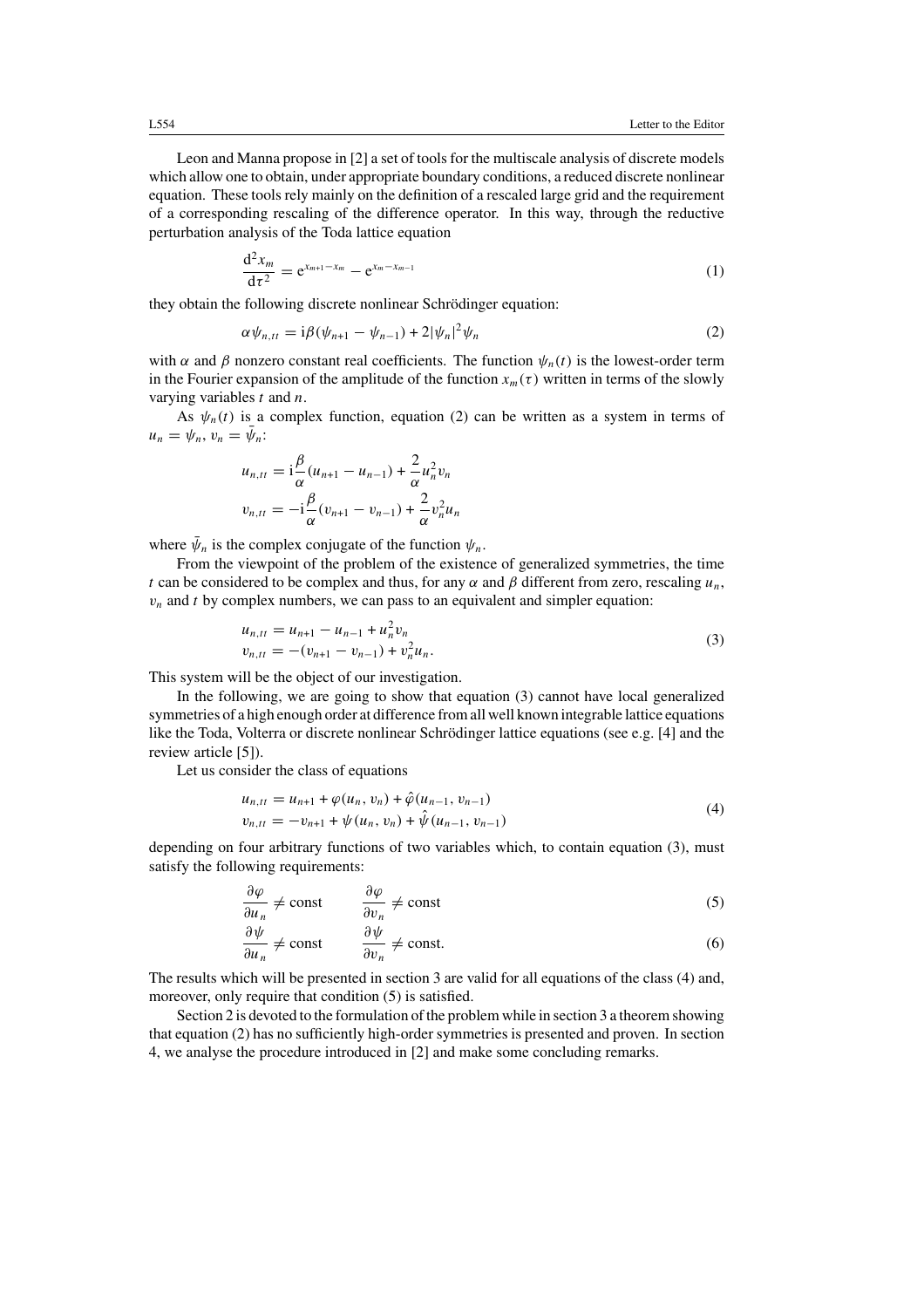## 2. The generalized symmetry method for equation (4)

Defining

$$
U_n = \left(\begin{array}{c} u_n \\ v_n \end{array}\right) \tag{7}
$$

equation (4) can be expressed as a vector equation of the form

$$
U_{n,tt} = \Phi(U_{n+1}, U_n, U_{n-1}) \qquad \Phi = \begin{pmatrix} f \\ g \end{pmatrix}
$$
 (8)

where

$$
f = f(u_{n+1}, u_n, v_n, u_{n-1}, v_{n-1}) = u_{n+1} + \varphi(u_n, v_n) + \hat{\varphi}(u_{n-1}, v_{n-1})
$$
  

$$
g = g(v_{n+1}, u_n, v_n, u_{n-1}, v_{n-1}) = -v_{n+1} + \psi(u_n, v_n) + \hat{\psi}(u_{n-1}, v_{n-1}).
$$

We will look for local generalized symmetries for equation (8) of the form

$$
U_{n,\lambda} = \Psi(U_{n+k}, U_{n+k,t}, U_{n+k-1}, U_{n+k-1,t}, \dots, U_{n+k'}, U_{n+k',t}) \qquad (k > k')
$$
\n(9)

as flows commuting with  $(8)$  (higher *t*-derivatives in the rhs of equation  $(9)$  are not necessary as they can be expressed via  $U_{n+i}$ ,  $U_{n+i,t}$ , using (8)). We assume that  $\Psi$  depends essentially on  $U_{n+k}$  or  $U_{n+k,t}$  and on  $U_{n+k'}$  or  $U_{n+k',t}$ . Differentiating (8) wrt  $\lambda$ , we can write down the compatibility condition:  $D_t^2 \Psi = D_\lambda \Phi$  (here and in the following  $D_t$  and  $D_\lambda$  are the total derivatives wrt t and  $\lambda$ ).

To be able to implement the generalized symmetry method (see e.g. [6, 7] and review articles  $[5,8-10]$ ), we rewrite  $(8)$  in evolutionary form, introducing the new dependent variable  $V_n: U_{n,t} = V_n$ . Then, defining

$$
W_n = \left(\begin{array}{c} U_n \\ V_n \end{array}\right) = \left(\begin{array}{c} u_n \\ v_n \\ \tilde{u}_n \end{array}\right) \qquad \tilde{u}_n = u_{n,t} \qquad \tilde{v}_n = v_{n,t} \qquad (10)
$$

equation (8) reads

$$
W_{n,t} = F(W_{n+1}, W_n, W_{n-1})
$$
\n(11)

where

$$
F = \begin{pmatrix} V_n \\ \Phi \end{pmatrix} = \begin{pmatrix} \tilde{u}_n \\ \tilde{v}_n \\ u_{n+1} + \varphi(u_n, v_n) + \hat{\varphi}(u_{n-1}, v_{n-1}) \\ -v_{n+1} + \psi(u_n, v_n) + \hat{\psi}(u_{n-1}, v_{n-1}) \end{pmatrix}
$$
(12)

i.e. this is now an evolutionary system of four equations for the four dependent variables  $u_n$ ,  $v_n$ ,  $\tilde{u}_n$ ,  $\tilde{v}_n$ .

The symmetry is rewritten, consequently, as

$$
W_{n,\lambda} = G(W_{n+m}, W_{n+m-1}, \dots, W_{n+m'}) \qquad G = \left(\begin{array}{c} \Psi \\ \tilde{\Psi} \end{array}\right)
$$
 (13)

where  $\widetilde{\Psi} = D_t \Psi$ . In equation (13),  $m = k$  if  $\Psi$  does not depend on  $U_{n+k,t}$  and  $m = k + 1$ in the opposite case. Indeed, if  $\Psi$  depends on  $U_{n+k,t}$ , then  $\Psi$  contains  $U_{n+k,t}$  which, due to equation (8), introduces terms containing  $W_{n+k+1}$ . For m', there are also two possibilities: in this case we have either  $m' = k'$  or  $m' = k' - 1$ . If we consider the compatibility condition between (11) and (13), i.e.  $D_{\lambda}W_{n,t} - D_tW_{n,\lambda} = D_{\lambda}F - D_tG = 0$ , we obtain  $D_{\lambda}\Phi = D_t^2\Psi$ .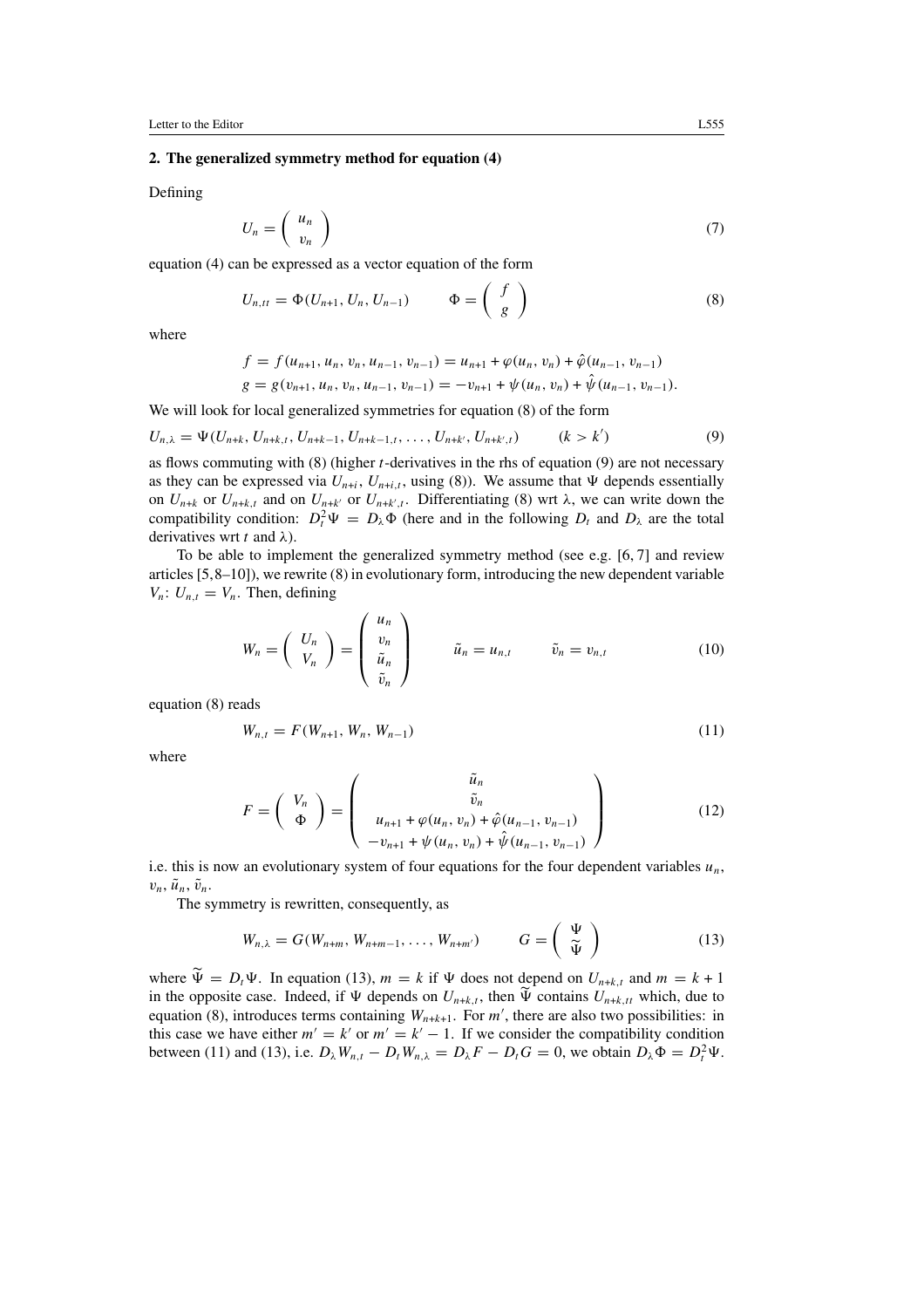Consequently, generalized symmetries for equation (11) and for equation (8) are completely equivalent.

Below we will consider only the situation when a symmetry (9) of order  $k \geq 4$  exists (the case with right order  $k' \leq -4$  is completely equivalent; in this case one has only to consider formal series expressed in terms of positive powers of the shift operator  $T$  instead of negative ones, cf. (18)). We consider the evolutionary form (11) of the symmetries so as to be able to consider the so-called formal symmetries, i.e. approximate solutions L of the Lax equation

$$
L_{,t} = [F_*, L].
$$
\n(14)

Here  $F_*$  is the Frechet derivative of F:

$$
F_* = F_n^{(1)}T + F_n^{(0)} + F_n^{(-1)}T^{-1},\tag{15}
$$

where  $F_n^{(i)}$  are rank-4 matrices obtained as partial derivatives of F, given by  $F_n^{(i)} = \partial F / \partial W_{n+i}$ . For convenience, it is simpler to write them as  $2 \times 2$  blocks,

$$
F_n^{(\pm 1)} = \left(\begin{array}{cc} 0 & 0\\ \Phi_n^{(\pm 1)} & 0 \end{array}\right) \qquad F_n^{(0)} = \left(\begin{array}{cc} 0 & E\\ \Phi_n^{(0)} & 0 \end{array}\right) \tag{16}
$$

where E is the unit matrix, and the matrices  $\Phi_n^{(i)}$  ( $i = -1, 0, 1$ ) are defined as the partial derivatives of  $\Phi$ :

$$
\Phi_n^{(i)} = \frac{\partial \Phi}{\partial U_{n+i}} = \left( \begin{array}{cc} f_{,u_{n+i}} & f_{,v_{n+i}} \\ g_{,u_{n+i}} & g_{,v_{n+i}} \end{array} \right)
$$

i.e.

$$
\Phi_n^{(-1)} = \begin{pmatrix} \hat{\varphi}_{,u_{n-1}} & \hat{\varphi}_{,v_{n-1}} \\ \hat{\psi}_{,u_{n-1}} & \hat{\psi}_{,v_{n-1}} \end{pmatrix} \qquad \Phi_n^{(0)} = \begin{pmatrix} \varphi_{,u_n} & \varphi_{,v_n} \\ \psi_{,u_n} & \psi_{,v_n} \end{pmatrix}
$$
\n
$$
\Phi_n^{(1)} = \Lambda = \begin{pmatrix} 1 & 0 \\ 0 & -1 \end{pmatrix}.
$$
\n(17)

The solution  $L$  of (14) can be written as a formal series in decreasing powers of  $T$  whose coefficients are matrices of rank 4:

$$
L = L_n^{(m)} T^m + L_n^{(m-1)} T^{m-1} + \dots \qquad L_n^{(m)} \neq 0 \tag{18}
$$

where *m* defines the order of the solution.

If we introduce

$$
\Omega(L) = L_{,t} - [F_*, L] \tag{19}
$$

we can see that, for L of order m, the series  $\Omega(L)$  is in general of order  $m + 1$ :

$$
\Omega(L) = \Omega_n^{(m+1)} T^{m+1} + \Omega_n^{(m)} T^m + \dots
$$

The series representation (18) of L is a formal symmetry of order m and length l if the l highest coefficients  $\Omega_n^{(i)}$  ( $i = m + 1, m, ..., m - l + 2$ ) of  $\Omega(L)$  vanish, i.e. the series representation (18) is an approximate solution of (14) with  $l$  correct coefficients. One can see immediately, using equation (19), that formal symmetries (unlike generalized symmetries) can be multiplied by each other

$$
\Omega(L\hat{L}) = \Omega(L)\hat{L} + L\Omega(\hat{L}).
$$

Using this result, the length of the product can be easily found. For example, if det  $L_n^{(m)} \neq 0$ , then the formal symmetry  $(L)^2$  has order  $2m$  and length l (the same as L).

One can also easily show that the existence of a generalized symmetry (13) implies the existence of a formal symmetry. Indeed, considering the Frechet derivatives of  $G$ , given by

$$
G_* = \sum_{i=m'}^{m} \frac{\partial G}{\partial W_{n+i}} T^i
$$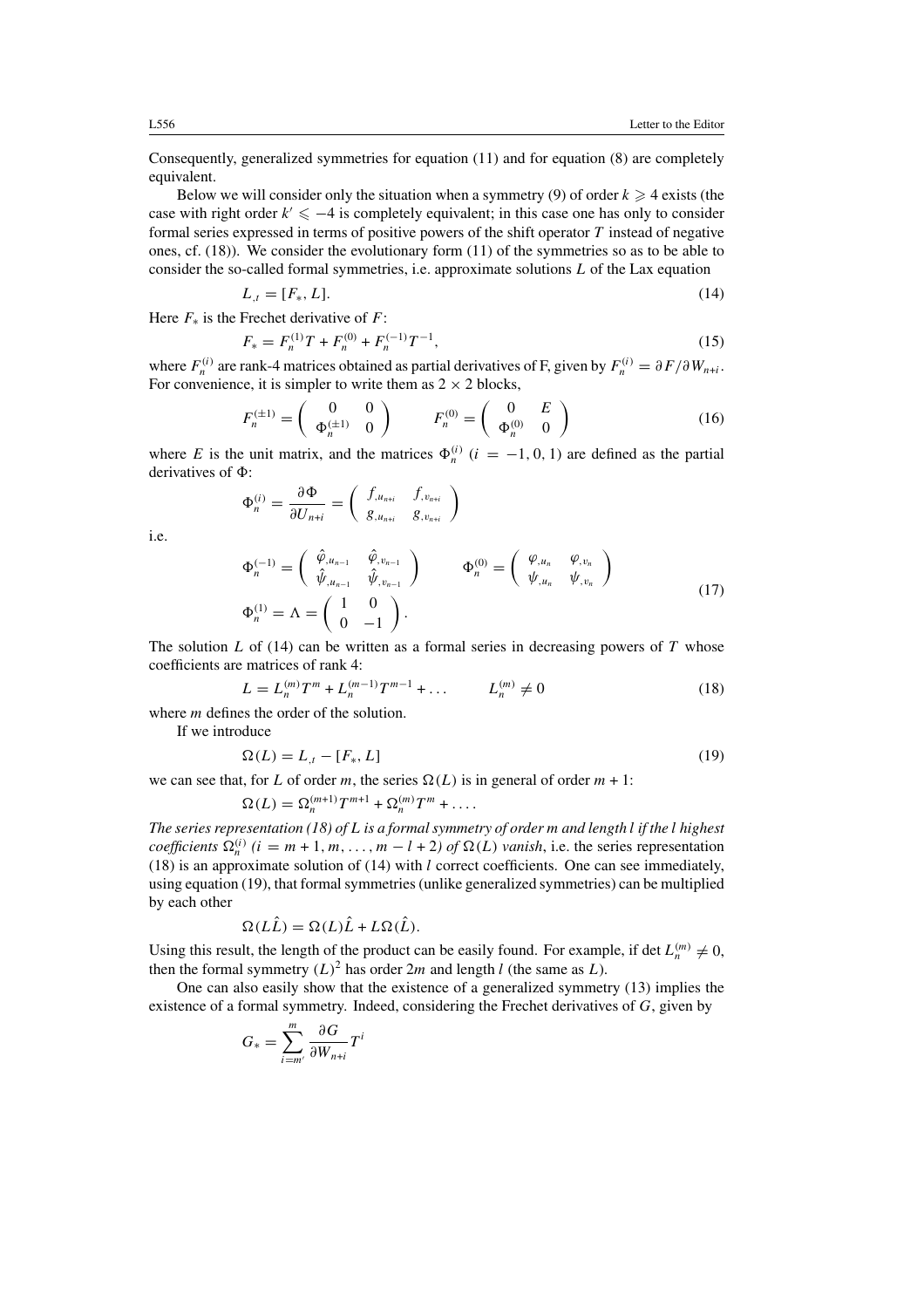Letter to the Editor L557

and using the relations

$$
(G_{,t})_* = (G_*)_{,t} + G_*F_* \qquad (F_{,\lambda})_* = (F_*)_{,\lambda} + F_*G_*
$$

one can calculate the Frechet derivative of the compatibility condition  $G_t = F_{\lambda}$ . We have the following result:

$$
\Omega(G_*) = (G_*)_{,t} - [F_*, G_*] = (F_*)_{,\lambda}.
$$

This shows that  $G_*$  is a formal symmetry of order m and length m (i.e. in this case  $l = m$ ).

Thus, starting from a symmetry of equation (8) of order  $k \ge 4$ , we can pass to a symmetry of equation (11) of order  $m \ge 4$ , and are led to a formal symmetry L of order  $m \ge 4$  and length  $l \geq 4$ . In section 3 we will see that we are not able to calculate the first four coefficients of L for systems of the form (4), (5). This implies that those systems cannot have local generalized symmetries of order greater or equal to 4.

We restrict ourselves to symmetries  $(9)$ ,  $(13)$  with no explicit dependence on the discrete variable  $n$  and on the continuous time  $t$ . Under such conditions, the rhs of (13) only depends on functions  $W_{n+i}$   $(i = m, m - 1, ..., m')$ . This is a very strong assumption, true for most local generalized symmetries of integrable equations on the lattice. As no explicit dependence on  $t$  and  $n$  is allowed, first-order linear difference equations have only constant solutions. Moreover, we will assume, as is usually done in the generalized symmetry method, that the functions  $W_{n+i}$ , as well as their components  $u_{n+i}$ ,  $v_{n+i}$ ,  $\tilde{u}_{n+i}$ ,  $\tilde{v}_{n+i}$  (see (10)), for any *i* are independent variables.

Let us end this section by enumerating some important properties of solutions of first order scalar difference equations for functions  $h$ , depending just on  $W_{n+i}$ . There are only two possibilities for h: either  $h = 0$  or  $h =$  const identically for any n (this would not be true in the case of n-dependent functions, see [7]). The following two statements can be easily proved, using the dependence of h on the independent variables  $W_{n+i}$ :

if 
$$
h \in \text{Ker}(T-1) \Rightarrow h = \text{const}(a)
$$
 (A)

$$
if \quad h \in \text{Ker}(T+1) \quad \Rightarrow \quad h = 0. \tag{B}
$$

If the function h depends only on  $W_n$ , then

$$
\text{if} \quad h(W_n) \in \text{Im}(T - 1) \quad \Rightarrow \quad h = 0 \tag{C}
$$

if  $h(W_n) \in \text{Im}(T+1) \Rightarrow h = \text{const.}$  (D)

Moreover one can prove that if  $D_t(h) = 0$ , then  $h = \text{const.}$ 

#### 3. Main theorem

It is easier to calculate the matrix coefficients of the formal symmetry  $L(18)$ , considering them as  $2 \times 2$  matrix blocks which will be denoted as

$$
L_n^{(i)} = \left(\begin{array}{cc} A_n^{(i)} & B_n^{(i)} \\ C_n^{(i)} & D_n^{(i)} \end{array}\right).
$$

Collecting in equation (14) the coefficients of  $T^{m+1}$  (i.e. requiring that  $\Omega_n^{(m+1)} = 0$ ), one obtains

$$
F_n^{(1)} L_{n+1}^{(m)} = L_n^{(m)} F_{n+m}^{(1)}.
$$

As det  $\Phi_n^{(1)} \neq 0$ , the equation for  $L_n^{(m)}$  is equivalent to two 2  $\times$  2 matrix equations:

$$
B_n^{(m)} = 0\tag{20}
$$

$$
\Phi_n^{(1)} A_{n+1}^{(m)} = D_n^{(m)} \Phi_{n+m}^{(1)}.
$$
\n(21)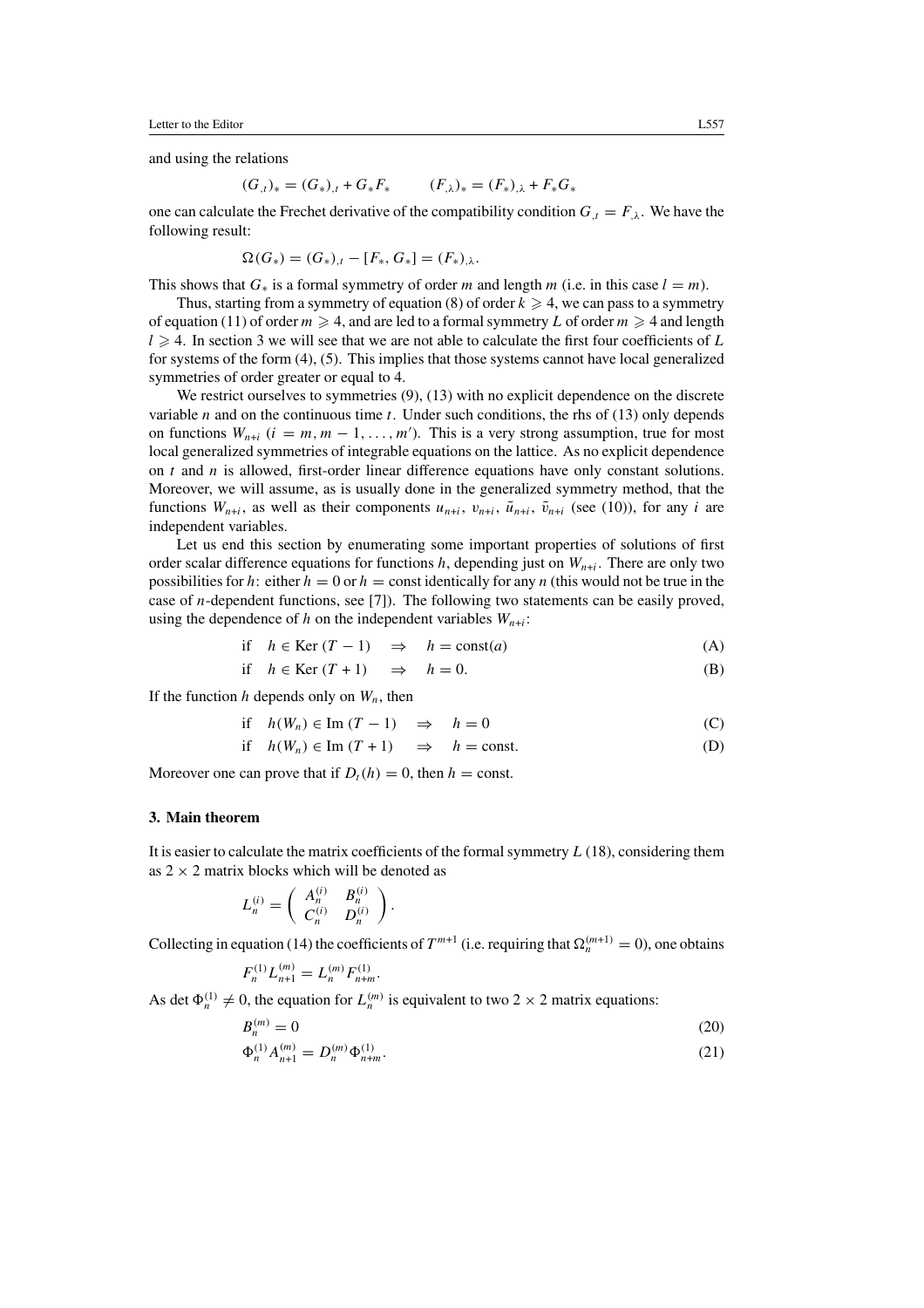(26)

Now, taking into account equation (20), let us write down the equations obtained by requiring that length *l* be  $l \ge 3$ , i.e. by requiring that the coefficients of  $T^m$ ,  $T^{m-1}$  in  $\Omega(L)$  be also zero. The coefficients of the power  $T<sup>m</sup>$ , written in block form, satisfy the following equations:

$$
D_n^{(m)} = A_n^{(m)} \tag{22}
$$

$$
A_{n,t}^{(m)} = C_n^{(m)} - B_n^{(m-1)} \Phi_{n+m-1}^{(1)}
$$
\n(23)

$$
D_{n,t}^{(m)} = -C_n^{(m)} + \Phi_n^{(1)} B_{n+1}^{(m-1)}
$$
\n(24)

$$
C_{n,t}^{(m)} = \Phi_n^{(0)} A_n^{(m)} - D_n^{(m)} \Phi_{n+m}^{(0)} + \Phi_n^{(1)} A_{n+1}^{(m-1)} - D_n^{(m-1)} \Phi_{n+m-1}^{(1)}.
$$
 (25)

Considering the coefficients of the power  $T^{m-1}$ , one obtains

$$
B_{n,t}^{(m-1)} = D_n^{(m-1)} - A_n^{(m-1)}
$$

$$
A_{n,t}^{(m-1)} = C_n^{(m-1)} - B_n^{(m-2)} \Phi_{n+m-2}^{(1)} - B_n^{(m-1)} \Phi_{n+m-1}^{(0)} \tag{27}
$$

$$
D_{n,t}^{(m-1)} = -C_n^{(m-1)} + \Phi_n^{(1)} B_{n+1}^{(m-2)} + \Phi_n^{(0)} B_n^{(m-1)}.
$$
 (28)

Using equations (20)–(28), we can now prove the following theorem:

Theorem. Systems of the form (4), (5) cannot have local generalized symmetries (9) with  $k \geqslant 4$ .

**Proof.** If such a symmetry exists, then there should also exist a formal symmetry (18) of the system (11) of order  $m \ge 4$  and length  $l \ge 4$ . Defining

$$
A_n^{(i)} = \left(\begin{array}{cc} a_n^{(i)} & b_n^{(i)} \\ c_n^{(i)} & d_n^{(i)} \end{array}\right) \qquad B_n^{(i)} = \left(\begin{array}{cc} \alpha_n^{(i)} & \beta_n^{(i)} \\ \gamma_n^{(i)} & \delta_n^{(i)} \end{array}\right) \tag{29}
$$

where  $a_n^{(i)}$ ,  $b_n^{(i)}$ ,  $c_n^{(i)}$ ,  $d_n^{(i)}$ ,  $\alpha_n^{(i)}$ ,  $\beta_n^{(i)}$ ,  $\gamma_n^{(i)}$  and  $\delta_n^{(i)}$  are scalar quantities, equations (21), (22) imply  $\Lambda A_{n+1}^{(m)} = A_n^{(m)} \Lambda$  (see (17)), and give that  $a_n^{(m)}$ ,  $d_n^{(m)} \in \text{Ker}(T-1)$  and  $b_n^{(m)}$ ,  $c_n^{(m)} \in \text{Ker}(T+1)$ .

Taking into account the results (A) and (B), we get that the matrix  $A_n^{(m)}$  is constant and diagonal:

$$
A_n^{(m)} = A = \text{diag}(a, d). \tag{30}
$$

Equations (23), (24) and (30) give

$$
C_n^{(m)} = \Lambda B_{n+1}^{(m-1)} = B_n^{(m-1)} \Lambda.
$$
 (31)

Hence matrices  $B_n^{(m-1)}$ ,  $C_n^{(m)}$  are also constant and diagonal:

$$
B_n^{(m-1)} = B = \text{diag}(\alpha, \delta) \qquad C_n^{(m)} = C = \text{diag}(\alpha, -\delta). \tag{32}
$$

Let us now prove that

$$
d = (-1)^m a. \tag{33}
$$

From, equation (26) we get  $D_n^{(m-1)} = A_n^{(m-1)}$ , and consequently equation (25) takes the form

$$
\Phi_n^{(0)} A - A \Phi_{n+m}^{(0)} + \Lambda A_{n+1}^{(m-1)} - A_n^{(m-1)} \Lambda = 0.
$$
\n(34)

The elements of the right upper corner of equation (34) provide us with the equation

$$
d\varphi_{,v_n} - aT^m(\varphi_{,v_n}) + b_{n+1}^{(m-1)} + b_n^{(m-1)} = 0
$$

i.e.

$$
(d - aTm)(\varphi_{,v_n}) \in \text{Im}(T + 1). \tag{35}
$$

As

$$
(T+1)\sum_{i=0}^{m-1}(-1)^{i}T^{i} = 1 - (-1)^{m}T^{m}
$$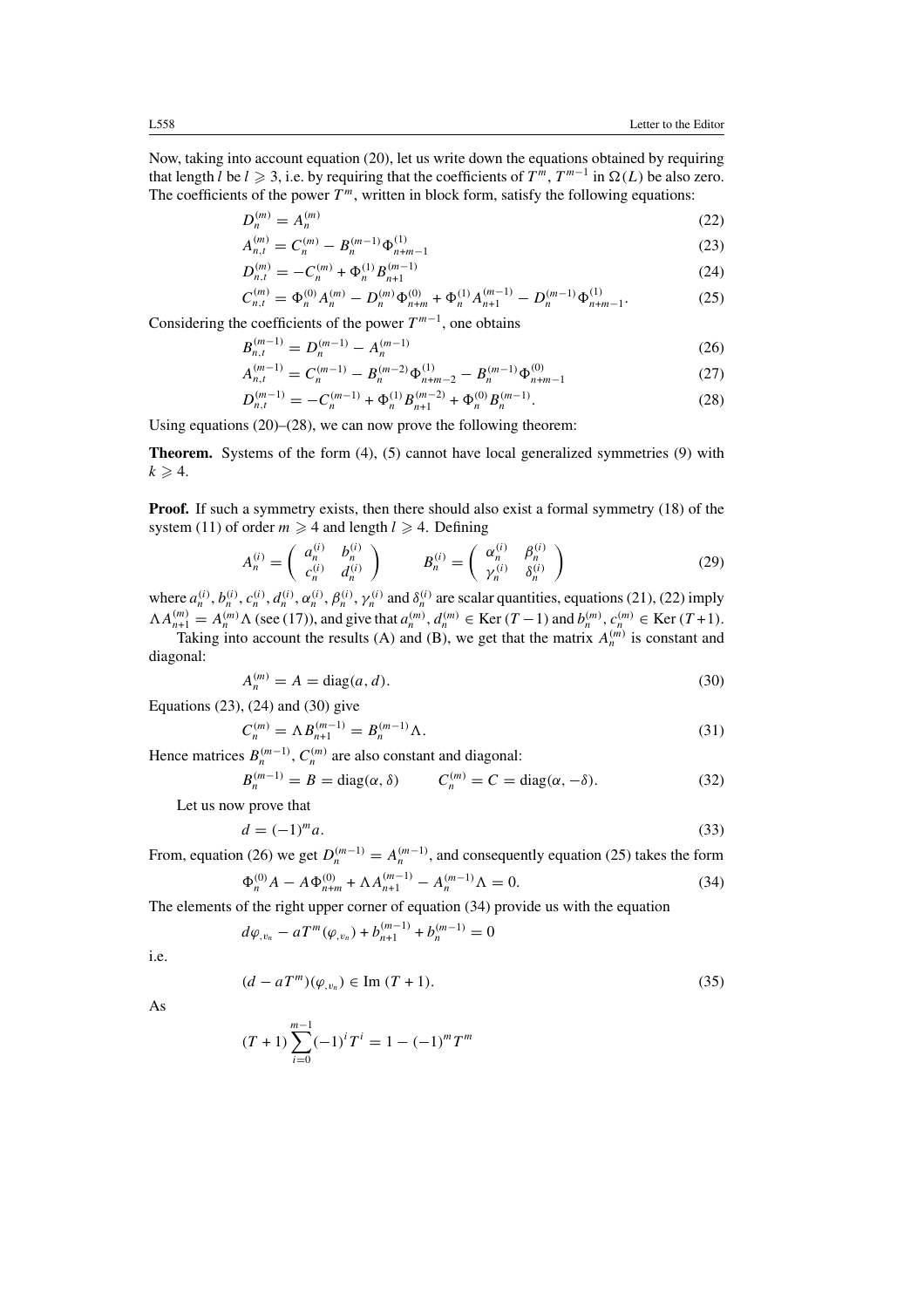Letter to the Editor L559

we can write

$$
T^{m} = (-1)^{m} - (T + 1) \sum_{i=0}^{m-1} (-1)^{i+m} T^{i}
$$

and consequently condition (35) can be rewritten as

$$
(d-(-1)^{m}a)\varphi_{,v_n}\in \text{Im}(T+1).
$$

The function in the lhs of this condition depends only on  $W_n$ , and therefore, due to condition (D), must be a constant. But  $\varphi_{v_n} \neq \text{const}$  and consequently equation (33) must be true.

To get further constraints let us take into account that if a formal symmetry exists, then its powers give new formal symmetries. Let us consider

$$
(L)^2 = \tilde{L}_n^{(2m)} T^{2m} + \tilde{L}_n^{(2m-1)} T^{2m-1} + \dots
$$

As we have proven before,

L

$$
L_n^{(m)} = \left(\begin{array}{cc} A & 0 \\ C & A \end{array}\right) \tag{36}
$$

and consequently

$$
\tilde{L}_n^{(2m)} = L_n^{(m)} L_{n+m}^{(m)} = \begin{pmatrix} A^2 & 0 \\ 2AC & A^2 \end{pmatrix}.
$$
\n(37)

If  $A = 0$ , then:

$$
L_n^{(m-1)} = \begin{pmatrix} A_n^{(m-1)} & B \\ C_n^{(m-1)} & A_n^{(m-1)} \end{pmatrix}
$$
  

$$
\tilde{L}_n^{(2m-1)} = L_n^{(m)} L_{n+m}^{(m-1)} + L_n^{(m-1)} L_{n+m-1}^{(m)} = \begin{pmatrix} BC & 0 \\ H_n & BC \end{pmatrix}
$$
 (38)

where  $H_n$  is a well defined matrix of rank 2.  $L_n^{(m)} \neq 0$  and consequently, as  $A = 0, C \neq 0$ . In this case  $\tilde{L}_n^{(2m)} = 0$ , but  $\tilde{L}_n^{(2m-1)} \neq 0$  because  $BC = \text{diag}(\alpha^2, -\delta^2) \neq 0$  (see equation (32)). The order of the formal symmetry  $(L)^2$  in this case is  $2m - 1$ , and the length is  $l - 1$ . So if  $A = 0$ , there must exist a formal symmetry L such that  $A \neq 0$ , so that the formal symmetry has order  $\widetilde{m} \geqslant 4$  and length  $l \geqslant 3$ .

Consider a formal symmetry L with  $A \neq 0$  of order  $m \geq 4$  and length  $l \geq 3$ . It follows from equations (30), (33) that if  $A \neq 0$ , then  $A = a$  diag(1, (-1)<sup>m</sup>) with  $a \neq 0$ . Passing to  $(L)^2$ , we see from equation (37) that the diagonal blocks have the form  $A^2 = a^2 E$ . The order of such formal symmetry  $(L)^2$  becomes  $2m$  and the length remains the same. Formal symmetries may be multiplied by nonzero constants with no change of order and length. So we can assert that, if a formal symmetry with  $k \geq 4$  exists, there must exist a formal symmetry L such that  $A = E$ ,  $m \ge 4$ ,  $l \ge 3$ . As  $l \ge 3$ , all conditions (20)–(28) must be satisfied. Then, if we take the left upper corner elements in equation (34) with  $A = E$ , we obtain

$$
(1 - Tm)(\varphi_{,u_n}) + (T - 1)(a_n^{(m-1)}) = 0.
$$

For any  $m \geqslant 1$ ,

$$
1 - T^m = -(T - 1) \sum_{i=0}^{m-1} T^i.
$$
 (39)

Hence  $(T - 1)(a_n^{(m-1)} - \sum_{i=0}^{m-1} T^i(\varphi_{,u_n})) = 0$  and, due to the property (A), we get

$$
a_n^{(m-1)} = \text{const} + \sum_{i=0}^{m-1} T^i(\varphi_{,u_n}).
$$
\n(40)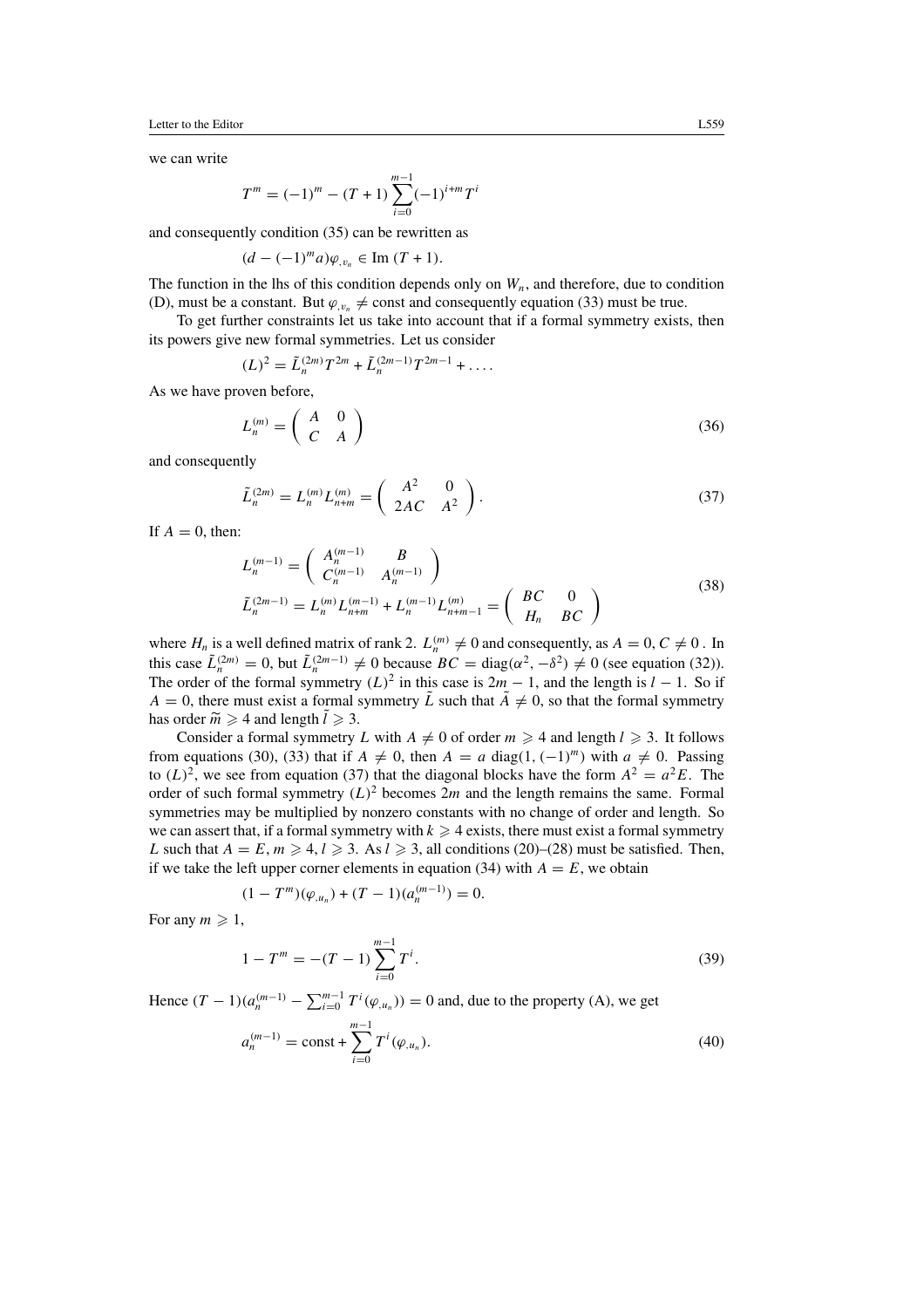As  $D_n^{(m-1)} = A_n^{(m-1)}$  and  $B_n^{(m-1)} = B$ , the sum of equations (27) and (28) gives

$$
2A_{n,t}^{(m-1)} = \Lambda B_{n+1}^{(m-2)} - B_n^{(m-2)}\Lambda + \Phi_n^{(0)}B - B\Phi_{n+m-1}^{(0)}.
$$
 (41)

Considering the left upper corner elements of equation (41), we obtain the condition  $2a_{n,t}^{(m-1)} =$  $(T-1)(\alpha_n^{(m-2)}) + (1 - T^{m-1})(\alpha \varphi_{,u_n})$ . This condition can be written, taking into account equations (39), (40), in the following way:

$$
a_{n,t}^{(m-1)} = \sum_{i=0}^{m-1} T^i (\varphi_{,u_n})_{,t} \in \text{Im}(T-1). \tag{42}
$$

For any  $m \geqslant 1$ , we have (see (39))

$$
T^m = 1 + (T - 1) \sum_{i=0}^{m-1} T^i.
$$

Hence  $a_{n,t}^{(m-1)}$  can be expressed in the form  $a_{n,t}^{(m-1)} = m(\varphi_{u_n})_{,t} + (T-1)(h)$ . This allows us to rewrite equation (42) as the following condition:

$$
(\varphi_{,u_n})_{,t} = \varphi_{,u_nu_n} u_{n,t} + \varphi_{,u_nv_n} v_{n,t} \in \text{Im}(T-1). \tag{43}
$$

Now the function in the lhs of equation (43) depends only on the variable  $W_n$ ; and therefore, due to condition (C), is equal to zero. The components of  $W_n$  are independent, and consequently  $\varphi_{,u_nu_n} = \varphi_{,u_nv_n} = 0$ , i.e.  $\varphi_{,u_n} = \text{const.}$  This is in contradiction with the assumption (5), and thus this implies that no generalized symmetry of the form (13) with  $m \ge 4$  or (9) with  $k \ge 4$ can exist.  $\Box$ 

#### 4. Conclusions

We have proven in section 3 that equation (2) has no local generalized symmetry of a high enough order.

The result obtained was in a certain way to be expected. Up to now no integrable equation of the form of equation (2) has been found even if equation (2) has been obtained by reducing the Toda lattice (1). In principle the reduction technique should preserve the integrability property; at least, that is what happens in the continuous case [3]. The fact that this does not happen in the discrete case seems to imply that some of the hypotheses considered by Leon and Manna [2] are not correct. Apart from a few summation identities, the main ansatz considered in  $[2]$  rely on the definition of a rescaled large grid N and the requirement of a rescaling of the difference operator by 1/N.

The introduction of a large rescaled lattice characterized by a lattice spacing  $N$  times the original one, where  $N$  is a very large number, is a natural renormalization procedure. The form of rescaling of the difference operator considered by [2] is not at all obvious. In fact, it seems to us that it contains some hypothesis which can provide completely unreliable consequences. Let us fix, following Leon and Manna [2], a small parameter  $\epsilon$  by

$$
\epsilon^2 = 1/N. \tag{44}
$$

Then for any given m, we can consider the set of points  $\{\cdots, m - N, m, m + N, \cdots\}$  of a large grid indexed by a slow variable n, such that

$$
\cdots, (m-N) \rightarrow (n-1), m \rightarrow n, (m+N) \rightarrow (n+1), \cdots. \tag{45}
$$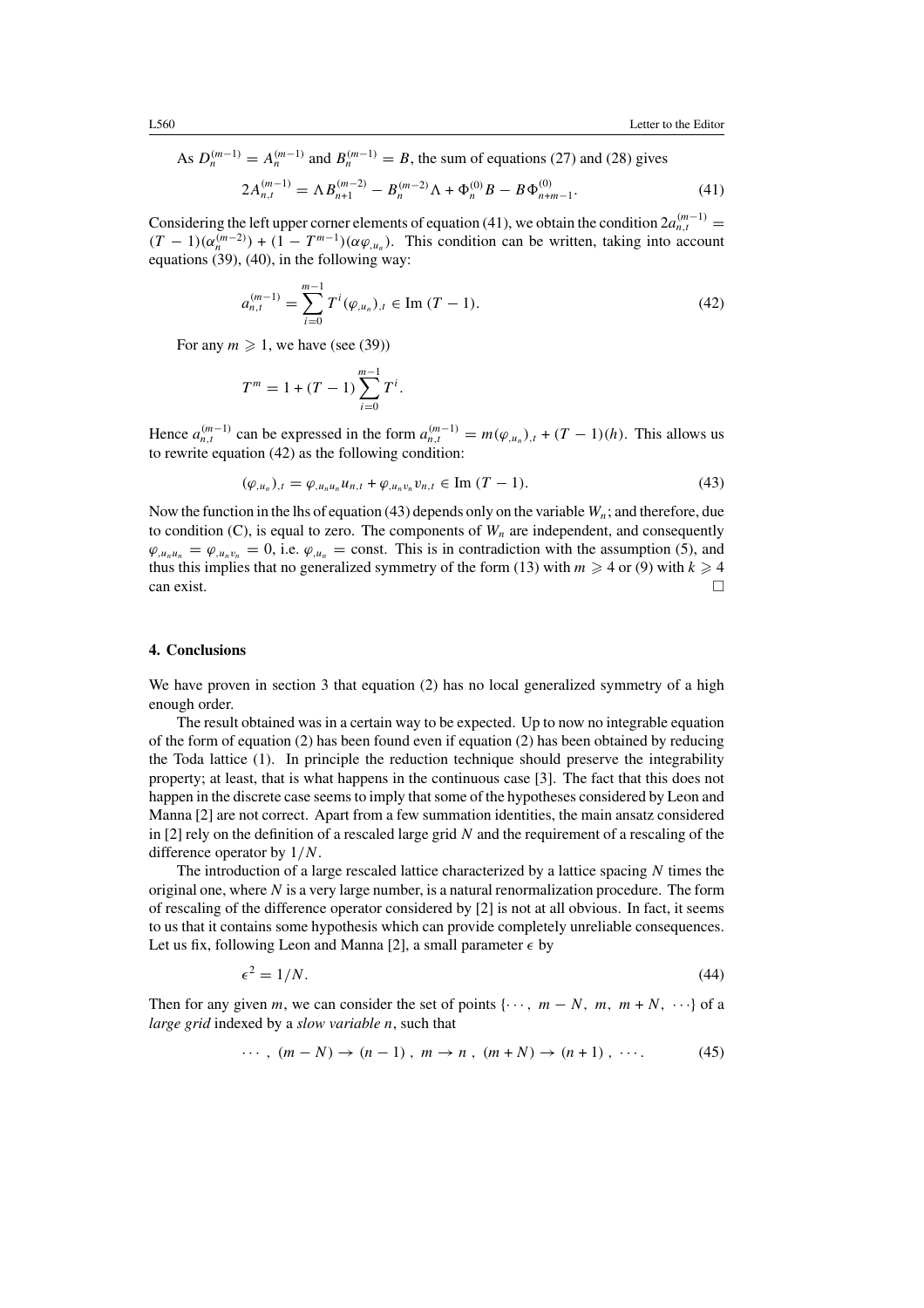We have to relate the discrete derivatives in the two different grids described by the two different indexes  $n$  and  $m$ . To that end we define the derivatives in the original variable  $m$  as

$$
\nabla \phi_m = \phi_{m+1} - \phi_{m-1}
$$
  
\n
$$
\nabla^k \phi_m = \sum_{\ell=0}^k (-1)^{\ell} \frac{k!}{\ell!(k-\ell)!} \phi_{m+k-2\ell}
$$
 (46)

and the derivatives in the new variable  $n$  defined in (45) as

$$
\Delta_N \phi_m = \phi_{m+N} - \phi_{m-N} = \phi_{n+1} - \phi_{n-1}.
$$
\n(47)

Then we have the following identity:

$$
\Delta_N \phi_m = \sum_{\ell=0}^q \frac{(2q+1)(q+\ell)!}{(q-\ell)!(2\ell+1)!} \nabla^{2\ell+1} \phi_m \qquad N = 2q+1. \tag{48}
$$

Leon and Manna introduce in [2] the hypothesis of *slow variation* of a generic function  $\phi_n$  through the condition

$$
|\nabla^{k+1}\phi_m| = \epsilon^2 |\nabla^k \phi_m| + \mathcal{O}(\epsilon^4). \tag{49}
$$

Equation(49) is a necessary condition to rewrite  $\nabla \phi_m$  in terms of  $\Delta_N \phi_m$  via equation (48). One can show very easily that equation (49) gives undetermined results as soon as  $N > 3$ . In fact, from (49) one has

$$
|\nabla^2 \phi_m| = \epsilon^2 |\nabla \phi_m| + \mathcal{O}(\epsilon^4)
$$
\n(50)

$$
|\nabla^3 \phi_m| = \epsilon^2 |\nabla^2 \phi_m| + \mathcal{O}(\epsilon^4). \tag{51}
$$

Substituting (50) into (51), we get

$$
|\nabla^3 \phi_m| = \epsilon^2 (\epsilon^2 |\nabla \phi_m| + \mathcal{O}(\epsilon^4)) + \mathcal{O}(\epsilon^4) = \mathcal{O}(\epsilon^4)
$$
 (52)

which is an undetermined equation.

Thus a new *slow variation* hypothesis is necessary to provide reasonable results. Work on this is in progress.

This work has been carried out with the financialsupport of INTAS and the Russian Foundation for Fundamental Research. RY thanks the University of Roma Tre for hospitality.

## References

- [1] Taniuti T 1974 Reductive perturbation method and far fields of wave equations Prog. Theor. Phys. Suppl. 55 1–35
- [2] Leon J and Manna M 1999 Multiscale analysis of discrete nonlinear evolution equations J. Phys. A: Math. Gen. 32 2845–69
- [3] Calogero F and Eckhaus W 1987 Necessary conditions for integrability of nonlinear PDEs Inverse Problems 3 L27–32

Calogero F and Eckhaus W 1987 Nonlinear evolution equations, rescalings, model PDEs and their integrability: I Inverse Problems 3 229–63

Calogero F and Eckhaus W 1988 Nonlinear evolution equations, rescalings, model PDEs and their integrability: II Inverse Problems 4 11–33

[4] Flashka H 1974 The Toda lattice. I. Existence of integrals Phys. Rev. B 9 1924–5

Ablowitz M J and Ladik J F 1976 Nonlinear differential-difference equations and Fourier analysis J. Math. Phys. 17 1011–8

Oevel W, Zhang H and Fuchssteiner B 1989 Mastersymmetries and multi-Hamiltonian formulations for some integrable lattice systems Progr. Theor. Phys. 81 294–308

Ma W-X and FuchssteinerB1999 Algebraic structure of discrete zero curvature equations and mastersymmetries of discrete evolution equations J. Math. Phys. 40 2400–18